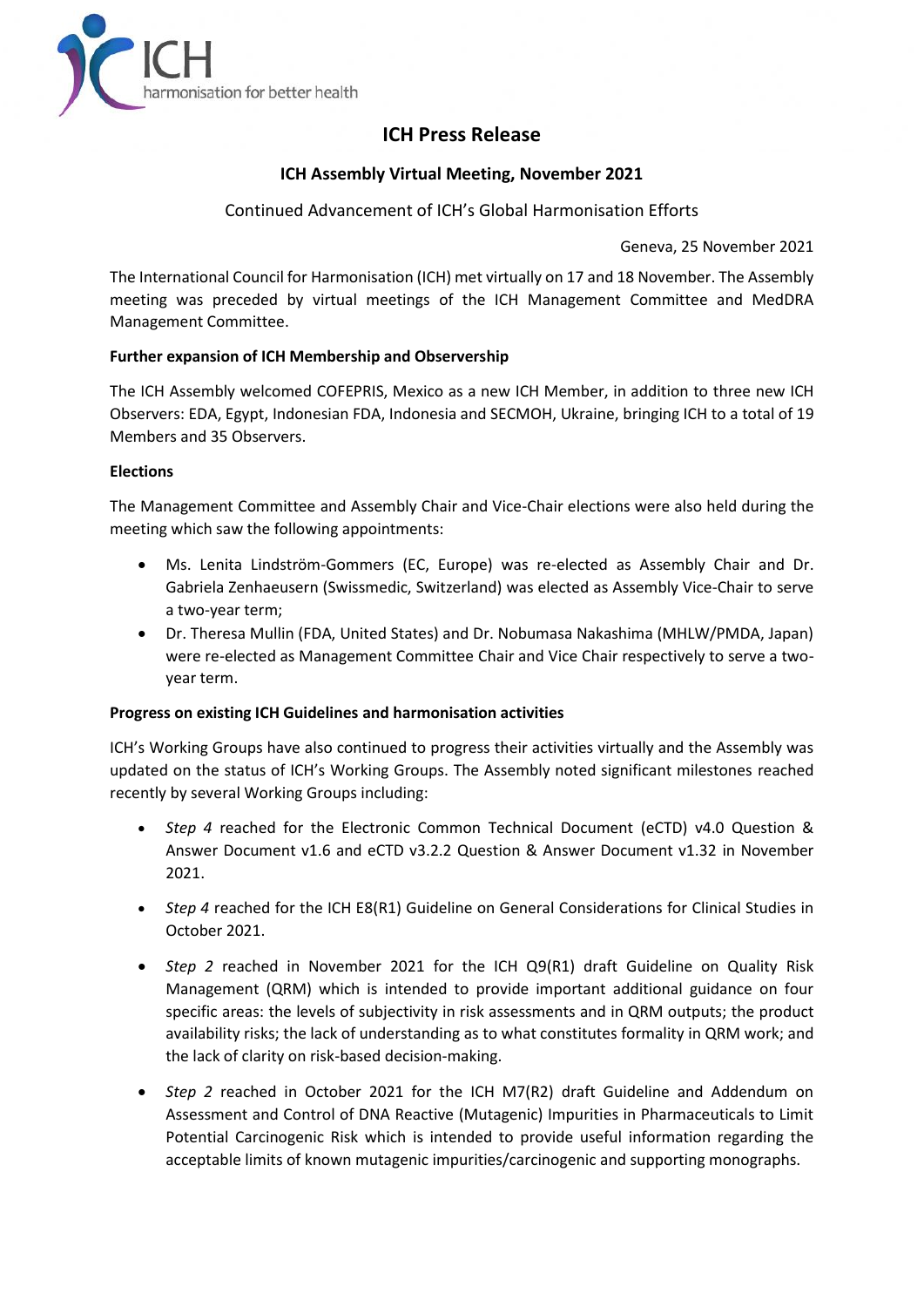

• *Step 2* reached for the ICH Q13 draft Guideline on Continuous Manufacturing of Drug Substances and Drug Products in July 2021.

In addition, the Assembly approved a report from the Quality Discussion Group outlining future opportunities for ICH Quality Guidelines to support continual improvements and innovation in manufacturing technologies and approaches that would be subsequently published on the ICH website.

#### **New areas of ICH harmonisation**

The ICH Assembly supported and endorsed the revised New Topic proposal and associated Concept Paper Outline on General Considerations for Model-Informed Drug Development (MIDD) for establishment of a M15 informal WG.

In addition, and further to the New Topic proposal approved by the Assembly in May 2020, the finalisation by the M4Q(R2) informal WG and endorsement by the ICH Management Committee of the ICH M4Q(R2) Concept Paper and Business Plan for the Revision of the M4Q(R1) Common Technical Document (CTD) on Quality guidance was noted by the Assembly.

#### **New topic selection process**

The ICH Assembly decided to proceed with the New Topic selection process cycle in 2022. Considering the current COVID-19 influence and the delay with some existing topics, the Assembly will seek topic candidate(s) with high public health impact and in specific areas. The Assembly will also seek more efficient WG management to progress work on more ICH Guidelines.

#### **Training**

The Assembly was also updated on ICH training related activities, and gave its support for an expedited approach to address the training needs of ICH Members and Observers as part of a 5-year strategic plan focused on expanding work with ICH Training Associates to develop online training materials for all ICH Guidelines, in addition to offering tailored training.

#### **MedDRA**

The Assembly was updated on the steady uptake of MedDRA, noting over 600 new subscribers in 2021 to-date, bringing the total number to over 7,400 organisations in more than 130 countries. In support of users' language needs, work continues to translate MedDRA into several additional European languages and initiate work for an Arabic translation. Russian translations of the Points-to-Consider documents on *MedDRA Term Selection* and *MedDRA Data Retrieval and Presentation* have also been recently made available. Work is ongoing on targeted mappings with other terminologies, and a new Standardised MedDRA Query (SMQ) on *Sexual dysfunction* has been included in the MedDRA v.24.1 September release. Based on interest expressed, a new SMQ *Noninfectious myocarditis* is also being developed.

### **Communication**

The Assembly noted the ICH 30<sup>th</sup> Anniversary Publication published on the ICH website in October 2021, providing an overview of ICH's history and current work, as well as views of different stakeholders on how ICH has contributed to better health and ICH's future directions in the next 10 years. An informative leaflet on ICH will also be finalised shortly after the meeting.

The next ICH Assembly meeting is planned on 24 - 25 May 2022.